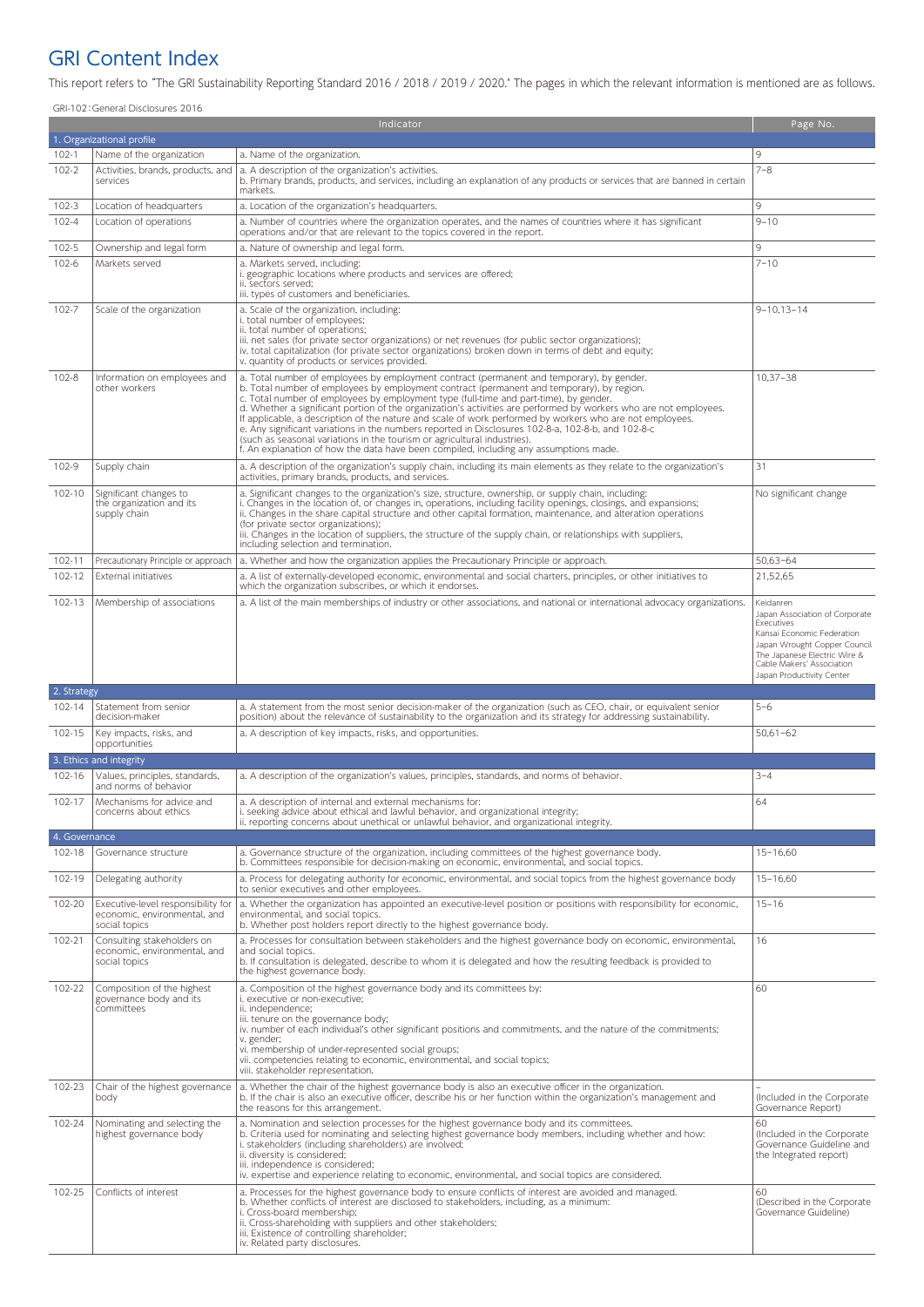|                  |                                                                                | Indicator                                                                                                                                                                                                                                                                                                                                                                                                                                                                                                                          | Page No.                                                                                                                                                                                         |
|------------------|--------------------------------------------------------------------------------|------------------------------------------------------------------------------------------------------------------------------------------------------------------------------------------------------------------------------------------------------------------------------------------------------------------------------------------------------------------------------------------------------------------------------------------------------------------------------------------------------------------------------------|--------------------------------------------------------------------------------------------------------------------------------------------------------------------------------------------------|
| 102-26           | Role of highest governance<br>body in setting purpose, values,<br>and strategy | a. Highest governance body's and senior executives' roles in the development, approval, and updating of<br>the organization's purpose, value or mission statements, strategies, policies, and goals related to economic,<br>environmental, and social topics.                                                                                                                                                                                                                                                                      | $15 - 16$                                                                                                                                                                                        |
| 102-27           | Collective knowledge of highest<br>governance body                             | a. Measures taken to develop and enhance the highest governance body's collective knowledge of economic,<br>environmental, and social topics.                                                                                                                                                                                                                                                                                                                                                                                      | $15 - 16$                                                                                                                                                                                        |
| 102-28           | Evaluating the highest<br>governance body's performance                        | a. Processes for evaluating the highest governance body's performance with respect to governance of economic,<br>environmental, and social topics.<br>b. Whether such evaluation is independent or not, and its frequency.<br>c. Whether such evaluation is a self-assessment.<br>d. Actions taken in response to evaluation of the highest governance body's performance with respect to governance of<br>economic, environmental, and social topics, including, as a minimum, changes in membership and organizational practice. | $16 - 18,60$                                                                                                                                                                                     |
| 102-29           | Identifying and managing<br>economic, environmental, and<br>social impacts     | a. Highest governance body's role in identifying and managing economic, environmental, and social topics and their<br>impacts, risks, and opportunities - including its role in the implementation of due diligence processes.<br>b. Whether stakeholder consultation is used to support the highest governance body's identification and management<br>of economic, environmental, and social topics and their impacts, risks, and opportunities.                                                                                 | $16 - 18$                                                                                                                                                                                        |
| 102-30           | Effectiveness of risk management<br>processes                                  | a. Highest governance body's role in reviewing the effectiveness of the organization's risk management processes for<br>economic, environmental, and social topics.                                                                                                                                                                                                                                                                                                                                                                | $61 - 62$                                                                                                                                                                                        |
| 102-31           | Review of economic,<br>environmental, and social topics                        | a. Frequency of the highest governance body's review of economic, environmental, and<br>social topics and their impacts, risks, and opportunities.                                                                                                                                                                                                                                                                                                                                                                                 | 16                                                                                                                                                                                               |
| 102-32           | Highest governance body's role<br>in sustainability reporting                  | a. The highest committee or position that formally reviews and approves the organization's<br>sustainability report and ensures that all material topics are covered.                                                                                                                                                                                                                                                                                                                                                              | 16                                                                                                                                                                                               |
| 102-33<br>102-34 | Nature and total number of                                                     | Communicating critical concerns   a. Process for communicating critical concerns to the highest governance body.<br>a. Total number and nature of critical concerns that were communicated to the highest governance body.                                                                                                                                                                                                                                                                                                         | 16,60<br>60,63-64                                                                                                                                                                                |
| 102-35           | critical concerns<br>Remuneration policies                                     | b. Mechanism(s) used to address and resolve critical concerns.<br>a. Remuneration policies for the highest governance body and senior executives for the following types of remuneration:<br>i. Fixed pay and variable pay, including performance-based pay, equity-based pay, bonuses, and deferred or vested shares;                                                                                                                                                                                                             | 60<br>(Integrated Report and                                                                                                                                                                     |
|                  |                                                                                | ii. Sign-on bonuses or recruitment incentive payments;<br>iii. Termination payments;<br>iv. Clawbacks;<br>v. Retirement benefits, including the difference between benefit schemes and contribution rates for the highest<br>governance body, senior executives, and all other employees.<br>b. How performance criteria in the remuneration policies relate to the highest governance body's and senior<br>executives' objectives for economic, environmental, and social topics.                                                 | Corporate Governance<br>Report)                                                                                                                                                                  |
| 102-36           | Process for determining<br>remuneration                                        | a. Process for determining remuneration.<br>b. Whether remuneration consultants are involved in determining remuneration and whether they are independent of management.<br>c. Any other relationships that the remuneration consultants have with the organization.                                                                                                                                                                                                                                                               | 60<br>(Integrated Report, Corporate<br>Governance Guideline and<br>Corporate Governance Report)                                                                                                  |
| 102-37           | Stakeholders' involvement in<br>remuneration                                   | a. How stakeholders' views are sought and taken into account regarding remuneration.<br>b. If applicable, the results of votes on remuneration policies and proposals.                                                                                                                                                                                                                                                                                                                                                             | 60<br>(Integrated Report, Corporate<br>Governance Guideline and<br>Corporate Governance Report)                                                                                                  |
| 102-38           |                                                                                | Annual total compensation ratio   a. Ratio of the annual total compensation for the organization's highest-paid individual in each country of significant<br>operations to the median annual total compensation for all employees (excluding the highest-paid individual) in<br>the same country.                                                                                                                                                                                                                                  |                                                                                                                                                                                                  |
| 102-39           | Percentage increase in annual<br>total compensation ratio                      | a. Ratio of the percentage increase in annual total compensation for the organization's highest-paid individual in each<br>country of significant operations to the median percentage increase in annual total compensation for all employees<br>(excluding the highest-paid individual) in the same country.                                                                                                                                                                                                                      |                                                                                                                                                                                                  |
|                  | 5. Stakeholder engagement                                                      |                                                                                                                                                                                                                                                                                                                                                                                                                                                                                                                                    |                                                                                                                                                                                                  |
| 102-40<br>102-41 | List of stakeholder groups<br>Collective bargaining<br>agreements              | a. A list of stakeholder groups engaged by the organization.<br>a. Percentage of total employees covered by collective bargaining agreements.                                                                                                                                                                                                                                                                                                                                                                                      | 12<br>41<br>For the employees in the position<br>of assistant manager or lower level,<br>the ratio of those who belong to<br>Sumitomo Electric Workers' Union<br>is 100% (excluding affiliates). |
| 102-42           | Identifying and selecting<br>stakeholders                                      | a. The basis for identifying and selecting stakeholders with whom to engage.                                                                                                                                                                                                                                                                                                                                                                                                                                                       | 12                                                                                                                                                                                               |
| 102-43           | Approach to stakeholder<br>engagement                                          | a. The organization's approach to stakeholder engagement, including frequency of engagement by type and by<br>stakeholder group, and an indication of whether any of the engagement was undertaken specifically as part of the<br>report preparation process.                                                                                                                                                                                                                                                                      | 12                                                                                                                                                                                               |
| 102-44           | Key topics and concerns<br>raisedKey topics and concerns<br>raised             | a. Key topics and concerns that have been raised through stakeholder engagement, including:<br>i. how the organization has responded to those key topics and concerns, including through its reporting;<br>ii. the stakeholder groups that raised each of the key topics and concerns.                                                                                                                                                                                                                                             | $15 - 16$                                                                                                                                                                                        |
|                  | 6. Reporting practice                                                          |                                                                                                                                                                                                                                                                                                                                                                                                                                                                                                                                    |                                                                                                                                                                                                  |
| 102-45           | Entities included in the<br>consolidated financial<br>statements               | a. A list of all entities included in the organization's consolidated financial statements or equivalent documents.<br>b. Whether any entity included in the organization's consolidated financial statements or equivalent documents is<br>not covered by the report.                                                                                                                                                                                                                                                             | $9 - 10,51$                                                                                                                                                                                      |
| 102-46           | Defining report content and<br>topic Boundaries                                | a. An explanation of the process for defining the report content and the topic Boundaries.<br>b. An explanation of how the organization has implemented the Reporting Principles for defining report content.                                                                                                                                                                                                                                                                                                                      | $15 - 16$                                                                                                                                                                                        |
| 102-47           | List of material topics                                                        | a. A list of the material topics identified in the process for defining report content.                                                                                                                                                                                                                                                                                                                                                                                                                                            | $15 - 16$                                                                                                                                                                                        |
| 102-48<br>102-49 | Restatements of information<br>Changes in reporting                            | a. The effect of any restatements of information given in previous reports, and the reasons for such restatements.<br>a. Significant changes from previous reporting periods in the list of material topics and topic Boundaries.                                                                                                                                                                                                                                                                                                  | No significant change                                                                                                                                                                            |
| 102-50           | Reporting period                                                               | a. Reporting period for the information provided.                                                                                                                                                                                                                                                                                                                                                                                                                                                                                  |                                                                                                                                                                                                  |
| 102-51           |                                                                                |                                                                                                                                                                                                                                                                                                                                                                                                                                                                                                                                    |                                                                                                                                                                                                  |
| 102-52           | Date of most recent report                                                     | a. If applicable, the date of the most recent previous report.                                                                                                                                                                                                                                                                                                                                                                                                                                                                     | $\mathbf{1}$                                                                                                                                                                                     |
| 102-53           | Reporting cycle                                                                | a. Reporting cycle.                                                                                                                                                                                                                                                                                                                                                                                                                                                                                                                | $\mathbf{1}$                                                                                                                                                                                     |
|                  | Contact point for questions<br>regarding the report                            | a. The contact point for questions regarding the report or its contents.                                                                                                                                                                                                                                                                                                                                                                                                                                                           | Back cover                                                                                                                                                                                       |
| 102-54           | Claims of reporting in<br>accordance with the<br><b>GRI Standards</b>          | a. The claim made by the organization, if it has prepared a report in accordance with the GRI Standards, either:<br>"This report has been prepared in accordance with the GRI Standards: Core option";<br>ii. 'This report has been prepared in accordance with the GRI Standards: Comprehensive option'.                                                                                                                                                                                                                          | This Index                                                                                                                                                                                       |
| 102-55           | GRI content index                                                              | a. The GRI content index, which specifies each of the GRI Standards used and lists all disclosures included in the report.<br>b. For each disclosure, the content index shall include:<br>i. the number of the disclosure (for disclosures covered by the GRI Standards);<br>ii. the page number(s) or URL(s) where the information can be found, either within the report or<br>in other published materials;<br>iii. if applicable, and where permitted, the reason(s) for omission when a required disclosure cannot be made.   | This Index                                                                                                                                                                                       |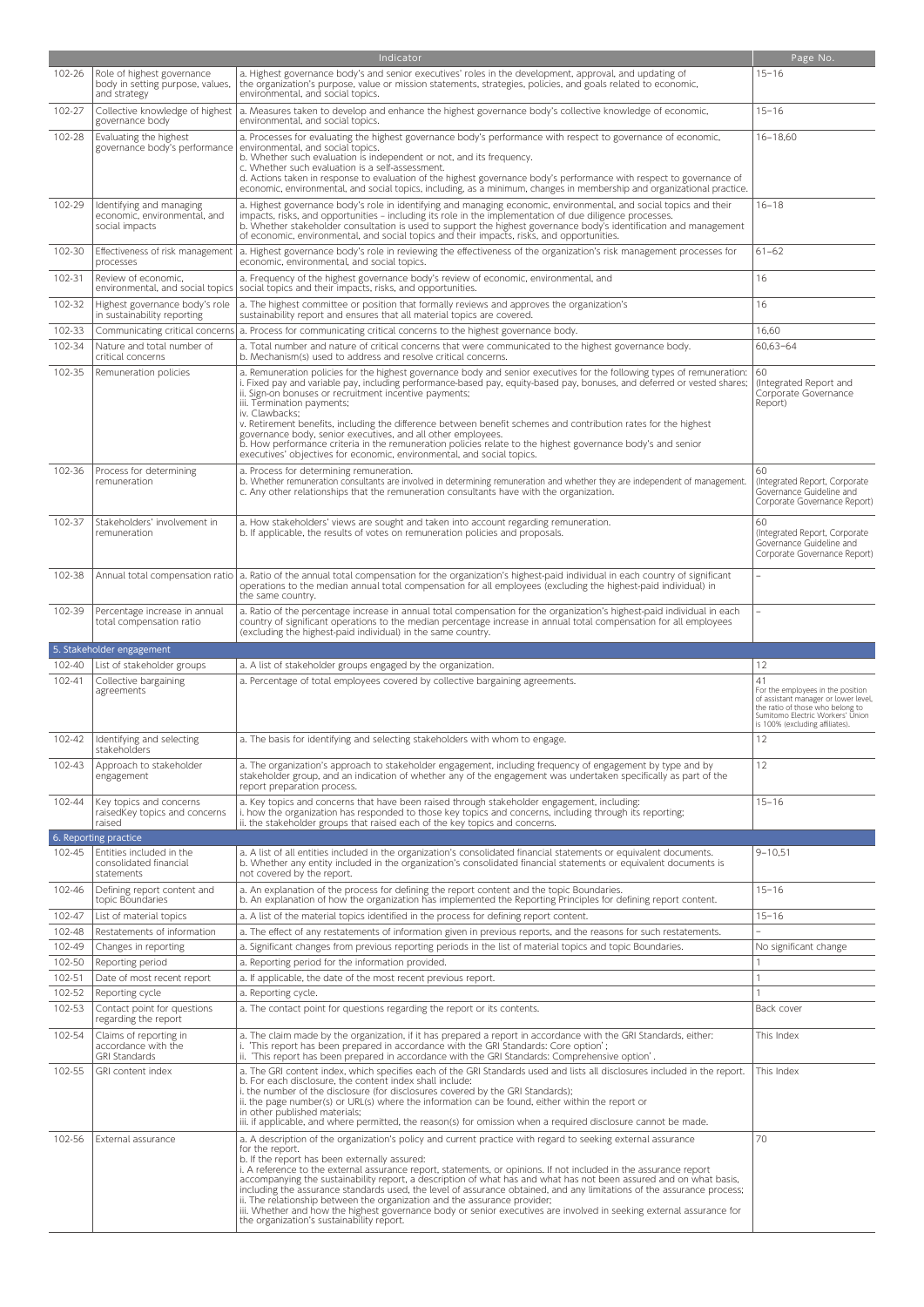GRI 103:Management Approach 2016

|           | Indicator                                             |                                                                                                                                                                                                                                                                                                                                                                                                                                            |                                                                                                           |  |  |
|-----------|-------------------------------------------------------|--------------------------------------------------------------------------------------------------------------------------------------------------------------------------------------------------------------------------------------------------------------------------------------------------------------------------------------------------------------------------------------------------------------------------------------------|-----------------------------------------------------------------------------------------------------------|--|--|
|           | GRI-103: Management Approach                          |                                                                                                                                                                                                                                                                                                                                                                                                                                            |                                                                                                           |  |  |
| $103-1$   | Explanation of the material<br>topic and its Boundary | a. An explanation of why the topic is material.<br>b. The Boundary for the material topic, which includes a description of:<br>i. where the impacts occur;<br>ii, the organization's involvement with the impacts. For example, whether the organization has caused or contributed<br>to the impacts, or is directly linked to the impacts through its business relationships.<br>c. Any specific limitation regarding the topic Boundary. | 16                                                                                                        |  |  |
| $103 - 2$ | The management approach<br>and its components         | a. An explanation of how the organization manages the topic.<br>b. A statement of the purpose of the management approach.<br>c. A description of the following, if the management approach includes that component:<br>i. Policies<br>ii. Commitments<br>iii. Goals and targets<br>iv. Responsibilities<br>v. Resources<br>l vi. Grievance mechanisms<br>vii. Specific actions, such as processes, projects, programs and initiatives      | With P15 to P18 as the<br>key pages, the items are<br>described from P19 to P59<br>on each core category. |  |  |
| $103 - 3$ | Evaluation of the management<br>approach              | a. An explanation of how the organization evaluates the management approach, including:<br>i. the mechanisms for evaluating the effectiveness of the management approach;<br>ii. the results of the evaluation of the management approach;<br>iii. any related adjustments to the management approach.                                                                                                                                     | With P15 to P18 as the<br>key pages, the items are<br>described from P19 to P59<br>on each core category. |  |  |

## GRI 200:Economic topics

|           |                                                                                      | Indicator                                                                                                                                                                                                                                                                                                                                                                                                                                                                                                                                                                                                                                                                                                                                                                                                                                                                                                                                            | Page No.                 |
|-----------|--------------------------------------------------------------------------------------|------------------------------------------------------------------------------------------------------------------------------------------------------------------------------------------------------------------------------------------------------------------------------------------------------------------------------------------------------------------------------------------------------------------------------------------------------------------------------------------------------------------------------------------------------------------------------------------------------------------------------------------------------------------------------------------------------------------------------------------------------------------------------------------------------------------------------------------------------------------------------------------------------------------------------------------------------|--------------------------|
|           | GRI-201: Economic Performance 2016                                                   |                                                                                                                                                                                                                                                                                                                                                                                                                                                                                                                                                                                                                                                                                                                                                                                                                                                                                                                                                      |                          |
| $201-1$   | Direct economic value<br>generated and distributed                                   | a. Direct economic value generated and distributed (EVG&D) on an accruals basis, including the basic components for<br>the organization's global operations as listed below. If data are presented on a cash basis, report the justification for<br>this decision in addition to reporting the following basic components:<br>i. Direct economic value generated: revenues;<br>ii. Economic value distributed: operating costs, employee wages and benefits, payments to providers of capital,<br>payments to government by country, and community investments;<br>iii. Economic value retained: 'direct economic value generated' less 'economic value distributed'.<br>b. Where significant, report EVG&D separately at country, regional, or market levels,<br>and the criteria used for defining significance.                                                                                                                                   | $21 - 26$                |
| $201 - 2$ | Financial implications and other<br>risks and opportunities due to<br>climate change | a. Risks and opportunities posed by climate change that have the potential to generate substantive changes in<br>operations, revenue, or expenditure, including:<br>i. a description of the risk or opportunity and its classification as either physical, regulatory, or other;<br>ii. a description of the impact associated with the risk or opportunity;<br>iii. the financial implications of the risk or opportunity before action is taken;<br>iv. the methods used to manage the risk or opportunity;<br>v. the costs of actions taken to manage the risk or opportunity.                                                                                                                                                                                                                                                                                                                                                                    | 50                       |
| $201-3$   | Defined benefit plan obligations<br>and other retirement plans                       | a. If the plan's liabilities are met by the organization's general resources, the estimated value of those liabilities.<br>b. If a separate fund exists to pay the plan's pension liabilities:<br>i. the extent to which the scheme's liabilities are estimated to be covered by the assets that have been set aside<br>to meet them:<br>ii. the basis on which that estimate has been arrived at;<br>iii. when that estimate was made.<br>c. If a fund set up to pay the plan's pension liabilities is not fully covered, explain the strategy, if any, adopted by the<br>employer to work towards full coverage, and the timescale, if any by which the employer hopes to achieve full coverage.<br>d. Percentage of salary contributed by employee or employer.<br>e. Level of participation in retirement plans, such as participation in mandatory or voluntary schemes, regional, or<br>country-based schemes, or those with financial impact. |                          |
| $201 - 4$ | Financial assistance received<br>from government                                     | a. Total monetary value of financial assistance received by the organization from any government during the<br>reporting period, including:<br>i. tax relief and tax credits;<br>ii. subsidies:<br>iii. investment grants, research and development grants, and other relevant types of grant;<br>iv. awards;<br>v. royalty holidays;<br>vi. financial assistance from Export Credit Agencies (ECAs);<br>vii. financial incentives;<br>viii. other financial benefits received or receivable from any government for any operation.<br>b. The information in 201-4-a by country.<br>c. Whether, and the extent to which, any government is present in the shareholding structure.                                                                                                                                                                                                                                                                    |                          |
|           | GRI-202: Market Presence 2016                                                        |                                                                                                                                                                                                                                                                                                                                                                                                                                                                                                                                                                                                                                                                                                                                                                                                                                                                                                                                                      |                          |
| $202-1$   | Ratios of standard entry level<br>wage by gender compared to<br>local minimum wage   | a. When a significant proportion of employees are compensated based on wages subject to minimum wage rules,<br>report the relevant ratio of the entry level wage by gender at significant locations of operation to the minimum wage.<br>b. When a significant proportion of other workers (excluding employees) performing the organization's activities are<br>compensated based on wages subject to minimum wage rules, describe the actions taken to determine whether<br>these workers are paid above the minimum wage.<br>c. Whether a local minimum wage is absent or variable at significant locations of operation, by gender.<br>In circumstances in which different minimums can be used as a reference, report which minimum wage is being used.<br>d. The definition used for 'significant locations of operation'.                                                                                                                     |                          |
| $202 - 2$ | Proportion of senior<br>management hired from the<br>local community                 | a. Percentage of senior management at significant locations of operation that are hired from the local community.<br>b. The definition used for 'senior management'.<br>c. The organization's geographical definition of 'local'.<br>d. The definition used for 'significant locations of operation'.                                                                                                                                                                                                                                                                                                                                                                                                                                                                                                                                                                                                                                                | $35 - 36$                |
|           | GRI-203: Indirect Economic Impacts 2016                                              |                                                                                                                                                                                                                                                                                                                                                                                                                                                                                                                                                                                                                                                                                                                                                                                                                                                                                                                                                      |                          |
| 203-1     | Infrastructure investments and<br>services supported                                 | a. Extent of development of significant infrastructure investments and services supported.<br>b. Current or expected impacts on communities and local economies, including positive and negative impacts<br>where relevant.<br>c. Whether these investments and services are commercial, in-kind, or pro bono engagements.                                                                                                                                                                                                                                                                                                                                                                                                                                                                                                                                                                                                                           | $21 - 26$                |
| 203-2     | Significant indirect economic<br>impacts                                             | a. Examples of significant identified indirect economic impacts of the organization, including positive and negative impacts.<br>b. Significance of the indirect economic impacts in the context of external benchmarks and stakeholder priorities,<br>such as national and international standards, protocols, and policy agendas.                                                                                                                                                                                                                                                                                                                                                                                                                                                                                                                                                                                                                  | $\overline{\phantom{a}}$ |
|           | GRI-204: Procurement Practices 2016                                                  |                                                                                                                                                                                                                                                                                                                                                                                                                                                                                                                                                                                                                                                                                                                                                                                                                                                                                                                                                      |                          |
| 204-1     | Proportion of spending on<br>local suppliers                                         | a. Percentage of the procurement budget used for significant locations of operation that is spent on suppliers local to<br>that operation (such as percentage of products and services purchased locally).<br>b. The organization's geographical definition of 'local'.<br>c. The definition used for "significant locations of operation'.                                                                                                                                                                                                                                                                                                                                                                                                                                                                                                                                                                                                          |                          |
|           | GRI-205: Anti-corruption 2016                                                        |                                                                                                                                                                                                                                                                                                                                                                                                                                                                                                                                                                                                                                                                                                                                                                                                                                                                                                                                                      |                          |
| $205-1$   | Operations assessed for risks<br>related to corruption                               | a. Total number and percentage of operations assessed for risks related to corruption.<br>b. Significant risks related to corruption identified through the risk assessment.                                                                                                                                                                                                                                                                                                                                                                                                                                                                                                                                                                                                                                                                                                                                                                         | $61 - 64$                |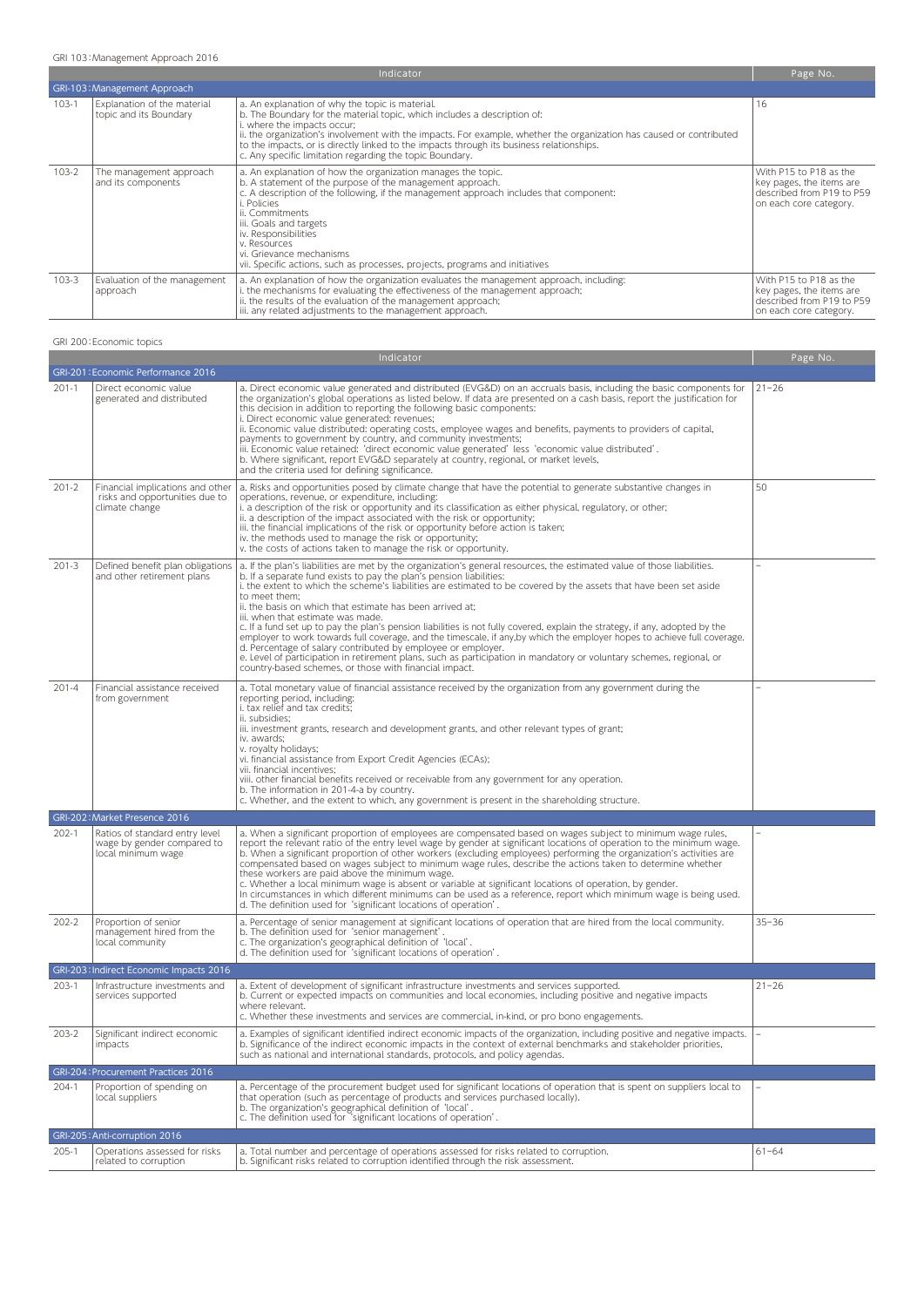|           | Indicator                                                                             |                                                                                                                                                                                                                                                                                                                                                                                                                                                                                                                                                                                                                                                                                                                                                                                                                                                                                                                                                                                                                               |                          |  |
|-----------|---------------------------------------------------------------------------------------|-------------------------------------------------------------------------------------------------------------------------------------------------------------------------------------------------------------------------------------------------------------------------------------------------------------------------------------------------------------------------------------------------------------------------------------------------------------------------------------------------------------------------------------------------------------------------------------------------------------------------------------------------------------------------------------------------------------------------------------------------------------------------------------------------------------------------------------------------------------------------------------------------------------------------------------------------------------------------------------------------------------------------------|--------------------------|--|
| $205 - 2$ | Communication and training<br>about anti-corruption policies<br>and procedures        | a. Total number and percentage of governance body members that the organization's anti-corruption policies and<br>procedures have been communicated to, broken down by region.<br>b. Total number and percentage of employees that the organization's anti-corruption policies and procedures<br>have been communicated to, broken down by employee category and region.<br>c. Total number and percentage of business partners that the organization's anti-corruption policies and procedures<br>have been communicated to, broken down by type of business partner and region. Describe if the organization's<br>anti-corruption policies and procedures have been communicated to any other persons or organizations.<br>d. Total number and percentage of governance body members that have received training on anti-corruption,<br>broken down by region.<br>e. Total number and percentage of employees that have received training on anti-corruption, broken down by<br>employee category and region.               | 64                       |  |
| $205 - 3$ | Confirmed incidents of<br>corruption and actions taken                                | a. Total number and nature of confirmed incidents of corruption.<br>b. Total number of confirmed incidents in which employees were dismissed or disciplined for corruption.<br>c. Total number of confirmed incidents when contracts with business partners were terminated or<br>not renewed due to violations related to corruption.<br>d. Public legal cases regarding corruption brought against the organization or its employees during the reporting period<br>and the outcomes of such cases.                                                                                                                                                                                                                                                                                                                                                                                                                                                                                                                         |                          |  |
|           | GRI-206: Anti-competitive Behavior 2016                                               |                                                                                                                                                                                                                                                                                                                                                                                                                                                                                                                                                                                                                                                                                                                                                                                                                                                                                                                                                                                                                               |                          |  |
| 206-1     | Legal actions for anti-competitive<br>behavior, anti-trust, and<br>monopoly practices | a. Number of legal actions pending or completed during the reporting period regarding anti-competitive behavior and<br>violations of anti-trust and monopoly legislation in which the organization has been identified as a participant.<br>b. Main outcomes of completed legal actions, including any decisions or judgments.                                                                                                                                                                                                                                                                                                                                                                                                                                                                                                                                                                                                                                                                                                |                          |  |
|           | GRI-207: Tax 2019                                                                     |                                                                                                                                                                                                                                                                                                                                                                                                                                                                                                                                                                                                                                                                                                                                                                                                                                                                                                                                                                                                                               |                          |  |
| $207-1$   | Approach to tax                                                                       | a. A description of the approach to tax, including:<br>i. whether the organization has a tax strategy and, if so, a link to this strategy if publicly available;<br>ii. the governance body or executive-level position within the organization that formally reviews and<br>approves the tax strategy, and the frequency of this review;<br>iii. the approach to regulatory compliance;<br>iv. how the approach to tax is linked to the business and sustainable development strategies of the organization.                                                                                                                                                                                                                                                                                                                                                                                                                                                                                                                 | (Posted on our website)* |  |
| $207-2$   | Tax governance, control, and<br>risk management                                       | a. A description of the tax governance and control framework, including:<br>i. the governance body or executive-level position within the organization accountable for compliance with the tax strategy;<br>ii. how the approach to tax is embedded within the organization;<br>iii. the approach to tax risks, including how risks are identified, managed, and monitored;<br>iv. how compliance with the tax governance and control framework is evaluated.<br>b. A description of the mechanisms for reporting concerns about unethical or unlawful behavior and<br>the organization's integrity in relation to tax.<br>c. A description of the assurance process for disclosures on tax and, if applicable, a reference to the assurance report,<br>statement, or opinion.                                                                                                                                                                                                                                                | (Posted on our website)* |  |
| 207-3     | Stakeholder engagement and<br>management of concerns<br>related to tax                | a. A description of the approach to stakeholder engagement and management of stakeholder concerns related to<br>tax, including:<br>i. the approach to engagement with tax authorities;<br>ii. the approach to public policy advocacy on tax;<br>iii. the processes for collecting and considering the views and concerns of stakeholders, including external stakeholders.                                                                                                                                                                                                                                                                                                                                                                                                                                                                                                                                                                                                                                                    | (Posted on our website)* |  |
| $207 - 4$ | Country-by-country reporting                                                          | a. All tax jurisdictions where the entities included in the organization's audited consolidated financial statements,<br>or in the financial information filed on public record, are resident for tax purposes.<br>b. For each tax jurisdiction reported in Disclosure 207-4-a:<br>i. Names of the resident entities;<br>ii. Primary activities of the organization;<br>iii. Number of employees, and the basis of calculation of this number;<br>iv. Revenues from third-party sales;<br>v. Revenues from intra-group transactions with other tax jurisdictions;<br>vi. Profit/loss before tax:<br>vii. Tangible assets other than cash and cash equivalents;<br>viii. Corporate income tax paid on a cash basis;<br>ix. Corporate income tax accrued on profit/loss;<br>x. Reasons for the difference between corporate income tax accrued on profit/loss and the tax due if the statutory<br>tax rate is applied to profit/loss before tax.<br>c. The time period covered by the information reported in Disclosure 207-4. |                          |  |

\* https://sumitomoelectric.com/sustainability/csr/compliance

|  | GRI 300: Environmental topics |  |
|--|-------------------------------|--|

|           |                                                                  | Indicator                                                                                                                                                                                                                                                                                                                                                                                                                                                                                                                                                                                                                                                                                                                                                                                         | Page No. |
|-----------|------------------------------------------------------------------|---------------------------------------------------------------------------------------------------------------------------------------------------------------------------------------------------------------------------------------------------------------------------------------------------------------------------------------------------------------------------------------------------------------------------------------------------------------------------------------------------------------------------------------------------------------------------------------------------------------------------------------------------------------------------------------------------------------------------------------------------------------------------------------------------|----------|
|           | GRI-301: Materials 2016                                          |                                                                                                                                                                                                                                                                                                                                                                                                                                                                                                                                                                                                                                                                                                                                                                                                   |          |
| $301 - 1$ | Materials used by weight or<br>volume                            | a. Total weight or volume of materials that are used to produce and package the organization's primary products<br>and services during the reporting period, by:<br>i. non-renewable materials used:<br>ii, renewable materials used.                                                                                                                                                                                                                                                                                                                                                                                                                                                                                                                                                             | 51       |
| $301 - 2$ | Recycled input materials used                                    | a. Percentage of recycled input materials used to manufacture the organization's primary products and services.                                                                                                                                                                                                                                                                                                                                                                                                                                                                                                                                                                                                                                                                                   | ÷.       |
| $301 - 3$ | Reclaimed products and their<br>packaging materials              | a. Percentage of reclaimed products and their packaging materials for each product category.<br>b. How the data for this disclosure have been collected.                                                                                                                                                                                                                                                                                                                                                                                                                                                                                                                                                                                                                                          | 55       |
|           | GRI-302: Energy 2016                                             |                                                                                                                                                                                                                                                                                                                                                                                                                                                                                                                                                                                                                                                                                                                                                                                                   |          |
| $302 - 1$ | Energy consumption within the<br>organization                    | a. Total fuel consumption within the organization from non-renewable sources,<br>in joules or multiples, and including fuel types used.<br>b. Total fuel consumption within the organization from renewable sources, in joules or multiples,<br>and including fuel types used.<br>c. In joules, watt-hours or multiples, the total:<br>i. electricity consumption<br>ii. heating consumption<br>iii. cooling consumption<br>iv. steam consumption<br>d. In joules, watt-hours or multiples, the total:<br>i. electricity sold<br>ii. heating sold<br>iii. cooling sold<br>iv. steam sold<br>e. Total energy consumption within the organization, in joules or multiples.<br>f. Standards, methodologies, assumptions, and/or calculation tools used.<br>g. Source of the conversion factors used. | 51       |
| $302 - 2$ | Energy consumption outside of<br>the organization                | a. Energy consumption outside of the organization, in joules or multiples.<br>b. Standards, methodologies, assumptions, and/or calculation tools used.<br>c. Source of the conversion factors used.                                                                                                                                                                                                                                                                                                                                                                                                                                                                                                                                                                                               |          |
| $302 - 3$ | Energy intensity                                                 | a. Energy intensity ratio for the organization.<br>b. Organization-specific metric (the denominator) chosen to calculate the ratio.<br>c. Types of energy included in the intensity ratio; whether fuel, electricity, heating, cooling, steam, or all.<br>d. Whether the ratio uses energy consumption within the organization, outside of it, or both.                                                                                                                                                                                                                                                                                                                                                                                                                                           | 53       |
| $302 - 4$ | Reduction of energy<br>consumption                               | a. Amount of reductions in energy consumption achieved as a direct result of conservation and efficiency initiatives,<br>in joules or multiples.<br>b. Types of energy included in the reductions; whether fuel, electricity, heating, cooling, steam, or all.<br>c. Basis for calculating reductions in energy consumption, such as base year or baseline,<br>including the rationale for choosing it.<br>d. Standards, methodologies, assumptions, and/or calculation tools used.                                                                                                                                                                                                                                                                                                               | 52-54.69 |
| $302 - 5$ | Reductions in energy<br>requirements of products and<br>services | a. Reductions in energy requirements of sold products and services achieved during the reporting period,<br>in joules or multiples.<br>b. Basis for calculating reductions in energy consumption, such as base year or baseline,<br>including the rationale for choosing it.<br>c. Standards, methodologies, assumptions, and/or calculation tools used.                                                                                                                                                                                                                                                                                                                                                                                                                                          | 58       |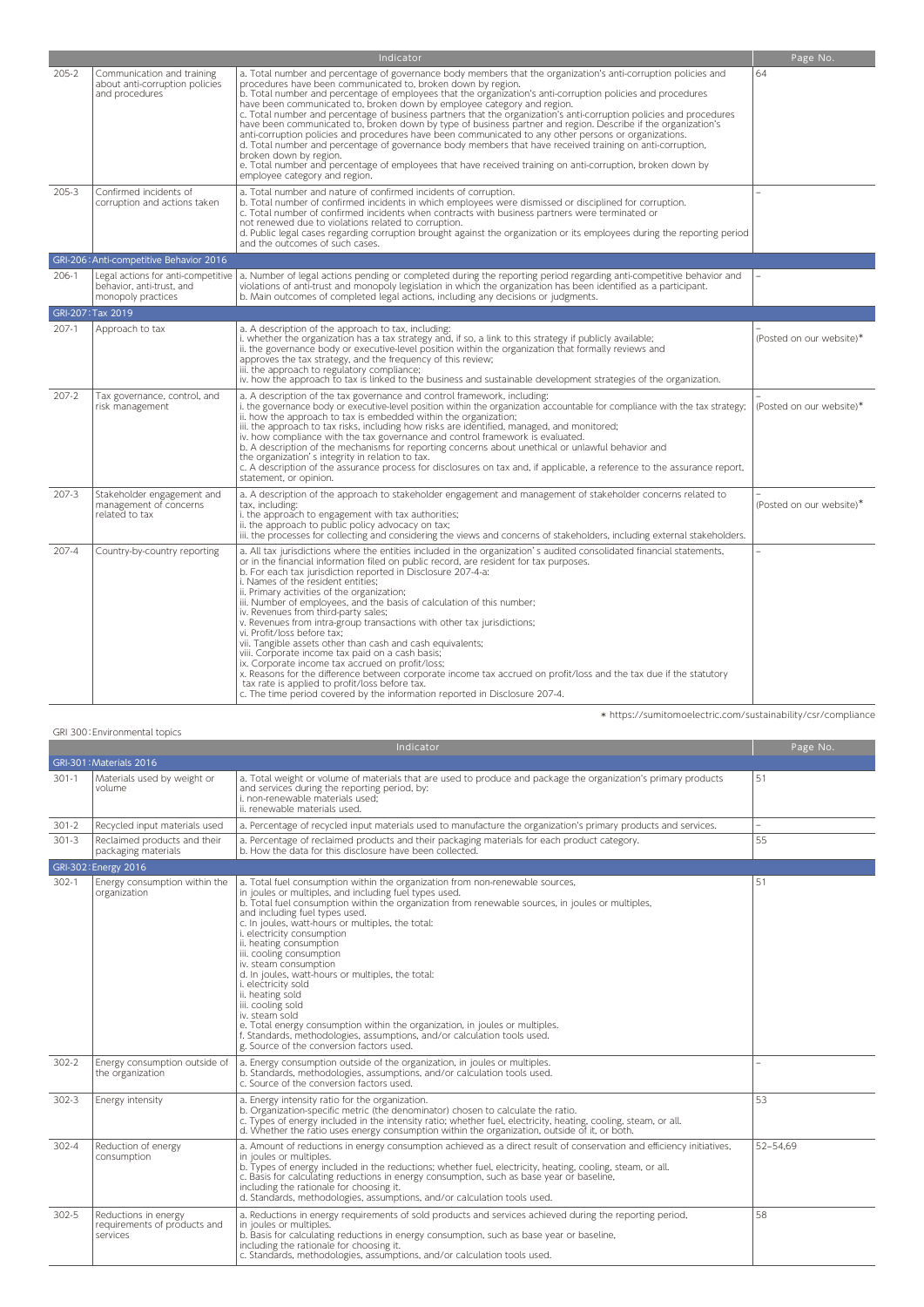|           |                                                                                                                                                       | Indicator                                                                                                                                                                                                                                                                                                                                                                                                                                                                                                                                                                                                                                                                                                                                                                                                                                                                                                                                                                                                                                                                                                                                                                                                                                                                                                                      | Page No. |
|-----------|-------------------------------------------------------------------------------------------------------------------------------------------------------|--------------------------------------------------------------------------------------------------------------------------------------------------------------------------------------------------------------------------------------------------------------------------------------------------------------------------------------------------------------------------------------------------------------------------------------------------------------------------------------------------------------------------------------------------------------------------------------------------------------------------------------------------------------------------------------------------------------------------------------------------------------------------------------------------------------------------------------------------------------------------------------------------------------------------------------------------------------------------------------------------------------------------------------------------------------------------------------------------------------------------------------------------------------------------------------------------------------------------------------------------------------------------------------------------------------------------------|----------|
|           | GRI-303: Water and Effluents 2018                                                                                                                     |                                                                                                                                                                                                                                                                                                                                                                                                                                                                                                                                                                                                                                                                                                                                                                                                                                                                                                                                                                                                                                                                                                                                                                                                                                                                                                                                |          |
| $303-1$   | Interactions with water as a<br>shared resource                                                                                                       | a. A description of how the organization interacts with water, including how and where water is withdrawn, consumed,   51,57<br>and discharged, and the water-related impacts caused or contributed to, or directly linked to the organization's<br>activities, products or services by a business relationship (e.g., impacts caused by runoff).<br>b. A description of the approach used to identify water-related impacts, including the scope of assessments,<br>their timeframe, and any tools or methodologies used.<br>c. A description of how water-related impacts are addressed, including how the organization works with<br>stakeholders to steward water as a shared resource, and how it engages with suppliers or customers with<br>significant water-related impacts.<br>d. An explanation of the process for setting any water-related goals and targets that are part of the organization's<br>management approach, and how they relate to public policy and the local context of each area with water stress.                                                                                                                                                                                                                                                                                               |          |
| $303 - 2$ | Management of water<br>discharge-related impacts                                                                                                      | a. A description of any minimum standards set for the quality of effluent discharge, and how these minimum standards<br>were determined, including:<br>i. how standards for facilities operating in locations with no local discharge requirements were determined;<br>ii. any internally developed water quality standards or guidelines;<br>iii. any sector-specific standards considered;<br>iv. whether the profile of the receiving waterbody was considered.                                                                                                                                                                                                                                                                                                                                                                                                                                                                                                                                                                                                                                                                                                                                                                                                                                                             | 57       |
| $303 - 3$ | Water withdrawal                                                                                                                                      | a. Total water withdrawal from all areas in megaliters, and a breakdown of this total by the following sources,<br>if applicable:<br>i. Surface water;<br>ii. Groundwater;<br>iii. Seawater;<br>iv. Produced water;<br>v. Third-party water.<br>b. Total water withdrawal from all areas with water stress in megaliters, and a breakdown of this total by<br>the following sources, if applicable:<br>i. Surface water;<br>ii. Groundwater;<br>iii. Seawater;<br>iv. Produced water;<br>v. Third-party water, and a breakdown of this total by the withdrawal sources listed in i-iv.<br>c. A breakdown of total water withdrawal from each of the sources listed in Disclosures 303-3-a and 303-3-b in<br>megaliters by the following categories:<br>i. Freshwater (≤1,000 mg/l Total Dissolved Solids);<br>ii. Other water (>1,000 mg/L Total Dissolved Solids).<br>d. Any contextual information necessary to understand how the data have been compiled, such as any standards,<br>methodologies, and assumptions used.                                                                                                                                                                                                                                                                                                   | 51,57    |
| 303-4     | Water discharge                                                                                                                                       | a. Total water discharge to all areas in megaliters, and a breakdown of this total by the following types of destination,<br>if applicable:<br>i. Surface water;<br>ii. Groundwater;<br>iii. Seawater;<br>iv. Third-party water, and the volume of this total sent for use to other organizations, if applicable.<br>b. A breakdown of total water discharge to all areas in megaliters by the following categories:<br>i. Freshwater (≤1,000 mg/L Total Dissolved Solids);<br>ii. Other water (>1,000 mg/L Total Dissolved Solids).<br>c. Total water discharge to all areas with water stress in megaliters, and a breakdown of this total by<br>the following categories:<br>i. Freshwater (≤1,000 mg/L Total Dissolved Solids);<br>ii. Other water (>1,000 mg/L Total Dissolved Solids).<br>d. Priority substances of concern for which discharges are treated, including:<br>i. how priority substances of concern were defined, and any international standard, authoritative list, or criteria used;<br>ii. the approach for setting discharge limits for priority substances of concern;<br>iii. number of incidents of non-compliance with discharge limits.<br>e. Any contextual information necessary to understand how the data have been compiled, such as any standards,<br>methodologies, and assumptions used. | 51       |
| 303-5     | Water consumption                                                                                                                                     | a. Total water consumption from all areas in megaliters.<br>b. Total water consumption from all areas with water stress in megaliters.<br>c. Change in water storage in megaliters, if water storage has been identified as having a significant water-related impact.<br>d. Any contextual information necessary to understand how the data have been compiled, such as any standards,<br>methodologies, and assumptions used, including whether the information is calculated, estimated, modeled,<br>or sourced from direct measurements, and the approach taken for this, such as the use of any sector-specific factors.                                                                                                                                                                                                                                                                                                                                                                                                                                                                                                                                                                                                                                                                                                  | 51.57    |
|           | GRI-304:Biodiversity 2016                                                                                                                             |                                                                                                                                                                                                                                                                                                                                                                                                                                                                                                                                                                                                                                                                                                                                                                                                                                                                                                                                                                                                                                                                                                                                                                                                                                                                                                                                |          |
| 304-1     | Operational sites owned,<br>leased, managed in, or<br>adjacent to, protected areas<br>and areas of high biodiversity<br>value outside protected areas | a. For each operational site owned, leased, managed in, or adjacent to, protected areas and areas of<br>high biodiversity value outside protected areas, the following information:<br>i. Geographic location;<br>ii. Subsurface and underground land that may be owned, leased, or managed by the organization;<br>iii. Position in relation to the protected area (in the area, adjacent to, or containing portions of the protected area) or<br>the high biodiversity value area outside protected areas;<br>iv. Type of operation (office, manufacturing or production, or extractive);<br>v. Size of operational site in km <sup>2</sup> (or another unit, if appropriate);<br>vi. Biodiversity value characterized by the attribute of the protected area or area of high biodiversity value outside<br>the protected area (terrestrial, freshwater, or maritime ecosystem);<br>vii. Biodiversity value characterized by listing of protected status<br>(such as IUCN Protected Area Management Categories, Ramsar Convention, national legislation).                                                                                                                                                                                                                                                                    |          |
| 304-2     | Significant impacts of activities,<br>products, and services on<br>biodiversity                                                                       | a. Nature of significant direct and indirect impacts on biodiversity with reference to one or more of the following:<br>i. Construction or use of manufacturing plants, mines, and transport infrastructure;<br>ii. Pollution (introduction of substances that do not naturally occur in the habitat from point and non-point sources);<br>iii. Introduction of invasive species, pests, and pathogens;<br>iv. Reduction of species;<br>v. Habitat conversion;<br>vi. Changes in ecological processes outside the natural range of variation<br>(such as salinity or changes in groundwater level).<br>b. Significant direct and indirect positive and negative impacts with reference to the following:<br>i. Species affected;<br>ii. Extent of areas impacted;<br>iii. Duration of impacts;<br>iv. Reversibility or irreversibility of the impacts.                                                                                                                                                                                                                                                                                                                                                                                                                                                                         | 59       |
| 304-3     | Habitats protected or restored                                                                                                                        | a. Size and location of all habitat areas protected or restored, and whether the success of the restoration measure was<br>or is approved by independent external professionals.<br>b. Whether partnerships exist with third parties to protect or restore habitat areas distinct from where the organization<br>has overseen and implemented restoration or protection measures.<br>c. Status of each area based on its condition at the close of the reporting period.<br>d. Standards, methodologies, and assumptions used.                                                                                                                                                                                                                                                                                                                                                                                                                                                                                                                                                                                                                                                                                                                                                                                                 |          |
| 304-4     | <b>IUCN Red List species and</b><br>national conservation list<br>species with habitats in areas<br>affected by operations                            | a. Total number of IUCN Red List species and national conservation list species with habitats in areas affected by<br>the operations of the organization, by level of extinction risk:<br>i. Critically endangered<br>ii. Endangered<br>iii. Vulnerable<br>iv. Near threatened<br>v. Least concern                                                                                                                                                                                                                                                                                                                                                                                                                                                                                                                                                                                                                                                                                                                                                                                                                                                                                                                                                                                                                             |          |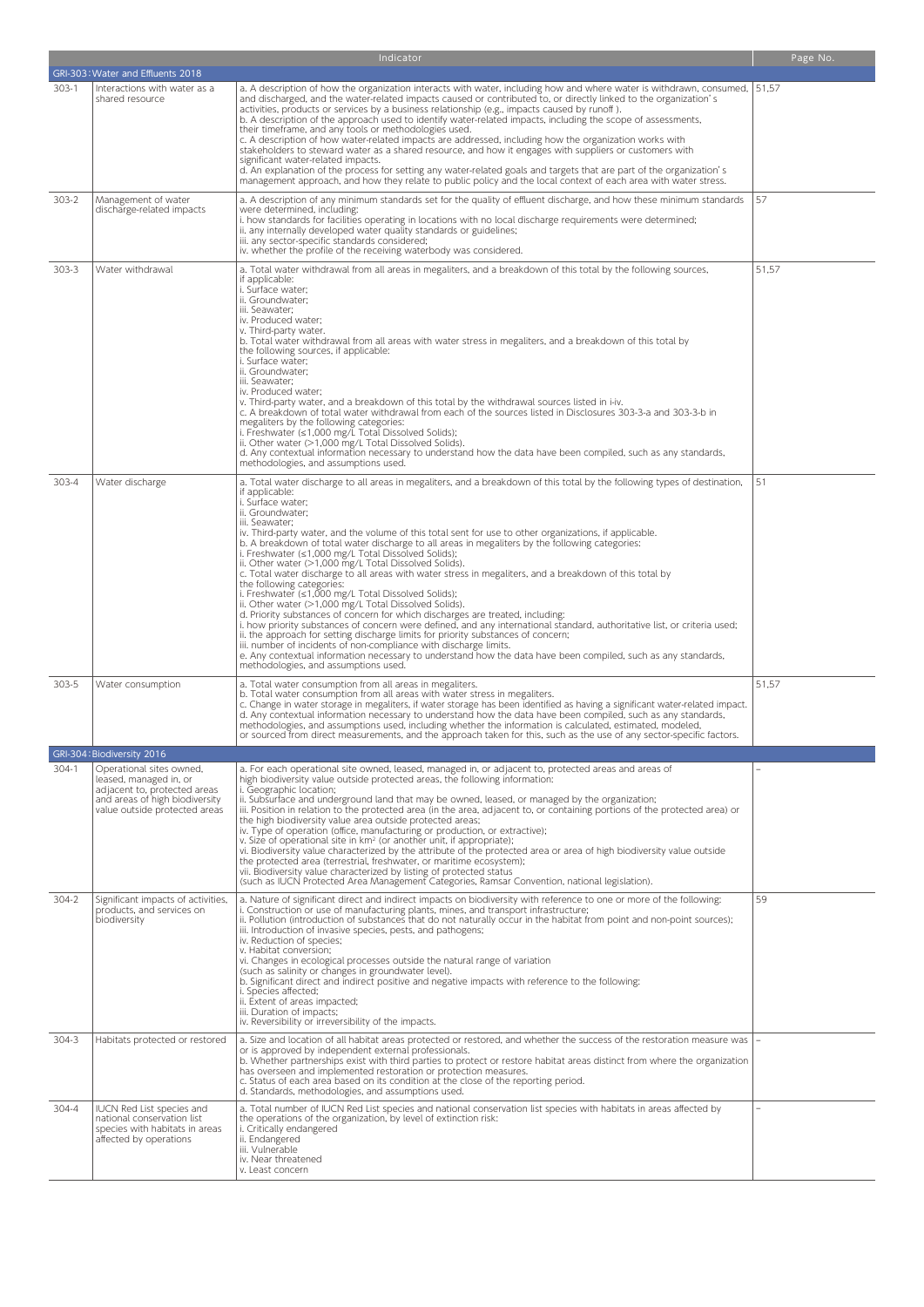|           |                                                                                       | Indicator                                                                                                                                                                                                                                                                                                                                                                                                                                                                                                                                                                                                                                                                                                                                                                                                                                                                                                                                                                                                                                                                | Page No.     |
|-----------|---------------------------------------------------------------------------------------|--------------------------------------------------------------------------------------------------------------------------------------------------------------------------------------------------------------------------------------------------------------------------------------------------------------------------------------------------------------------------------------------------------------------------------------------------------------------------------------------------------------------------------------------------------------------------------------------------------------------------------------------------------------------------------------------------------------------------------------------------------------------------------------------------------------------------------------------------------------------------------------------------------------------------------------------------------------------------------------------------------------------------------------------------------------------------|--------------|
|           | GRI-305: Emissions 2016                                                               |                                                                                                                                                                                                                                                                                                                                                                                                                                                                                                                                                                                                                                                                                                                                                                                                                                                                                                                                                                                                                                                                          |              |
| 305-1     |                                                                                       | Direct (Scope 1) GHG emissions   a. Gross direct (Scope 1) GHG emissions in metric tons of CO <sub>2</sub> equivalent.<br>b. Gases included in the calculation; whether CO <sub>2</sub> , CH <sub>4</sub> , N <sub>2</sub> O, HFCs, PFCs, SF <sub>6</sub> , NF <sub>3</sub> , or all.<br>c. Biogenic CO <sub>2</sub> emissions in metric tons of CO <sub>2</sub> equivalent.<br>d. Base year for the calculation, if applicable, including:<br>i. the rationale for choosing it;<br>ii. emissions in the base year;<br>iii. the context for any significant changes in emissions that triggered recalculations of base year emissions.<br>e. Source of the emission factors and the global warming potential (GWP) rates used, or a reference to the GWP source.<br>f. Consolidation approach for emissions; whether equity share, financial control, or operational control.<br>g. Standards, methodologies, assumptions, and/or calculation tools used.                                                                                                                | $51 - 53,69$ |
| $305 - 2$ | Energy indirect (Scope 2) GHG<br>emissions                                            | a. Gross location-based energy indirect (Scope 2) GHG emissions in metric tons of CO2 equivalent.<br>b. If applicable, gross market-based energy indirect (Scope 2) GHG emissions in metric tons of CO2 equivalent.<br>c. If available, the gases included in the calculation; whether CO <sub>2</sub> , CH <sub>4</sub> , N <sub>2</sub> O, HFCs, PFCs, SF <sub>6</sub> , NF <sub>3</sub> , or all.<br>d. Base year for the calculation, if applicable, including:<br>i. the rationale for choosing it;<br>ii. emissions in the base year;<br>iii. the context for any significant changes in emissions that triggered recalculations of base year emissions.<br>e. Source of the emission factors and the global warming potential (GWP) rates used, or a reference to the GWP source.<br>f. Consolidation approach for emissions; whether equity share, financial control, or operational control.<br>g. Standards, methodologies, assumptions, and/or calculation tools used.                                                                                        | 51,53,69     |
| $305 - 3$ | Other indirect (Scope 3) GHG<br>emissions                                             | a. Gross other indirect (Scope 3) GHG emissions in metric tons of CO <sub>2</sub> equivalent.<br>b. If available, the gases included in the calculation; whether CO2, CH4, N2O, HFCs, PFCs, SF6, NF3, or all.<br>c. Biogenic CO <sub>2</sub> emissions in metric tons of CO <sub>2</sub> equivalent.<br>d. Other indirect (Scope 3) GHG emissions categories and activities included in the calculation.<br>e. Base year for the calculation, if applicable, including:<br>i. the rationale for choosing it;<br>ii. emissions in the base year;<br>iii, the context for any significant changes in emissions that triggered recalculations of base year emissions.<br>f. Source of the emission factors and the global warming potential (GWP) rates used, or a reference to the GWP source.<br>g. Standards, methodologies, assumptions, and/or calculation tools used.                                                                                                                                                                                                 | 51,53,69     |
| 305-4     | GHG emissions intensity                                                               | a. GHG emissions intensity ratio for the organization.<br>b. Organization-specific metric (the denominator) chosen to calculate the ratio.<br>c. Types of GHG emissions included in the intensity ratio; whether direct (Scope 1), energy indirect (Scope 2),<br>and/or other indirect (Scope 3).<br>d. Gases included in the calculation; whether CO2, CH4, N2O, HFCs, PFCs, SF6, NF3, or all.                                                                                                                                                                                                                                                                                                                                                                                                                                                                                                                                                                                                                                                                          | 49,52-54     |
| 305-5     | Reduction of GHG emissions                                                            | a. GHG emissions reduced as a direct result of reduction initiatives, in metric tons of CO <sub>2</sub> equivalent.<br>b. Gases included in the calculation; whether CO2, CH4, N2O, HFCs, PFCs, SF6, NF3, or all.<br>c. Base year or baseline, including the rationale for choosing it.<br>d. Scopes in which reductions took place; whether direct (Scope 1), energy indirect (Scope 2),<br>and/or other indirect (Scope 3).<br>e. Standards, methodologies, assumptions, and/or calculation tools used.                                                                                                                                                                                                                                                                                                                                                                                                                                                                                                                                                                | 49,52-54,69  |
| 305-6     | Emissions of ozone-depleting<br>substances (ODS)                                      | a. Production, imports, and exports of ODS in metric tons of CFC-11 (trichlorofluoromethane) equivalent.<br>b. Substances included in the calculation.<br>c. Source of the emission factors used.<br>d. Standards, methodologies, assumptions, and/or calculation tools used.                                                                                                                                                                                                                                                                                                                                                                                                                                                                                                                                                                                                                                                                                                                                                                                            | 51           |
| 305-7     | Nitrogen oxides (NOx), sulfur<br>oxides (SOx), and other<br>significant air emissions | a. Significant air emissions, in kilograms or multiples, for each of the following:<br>i. NOx<br>ii. SOx<br>iii. Persistent organic pollutants (POP)<br>iv. Volatile organic compounds (VOC)<br>v. Hazardous air pollutants (HAP)<br>vi. Particulate matter (PM)<br>vii. Other standard categories of air emissions identified in relevant regulations<br>b. Source of the emission factors used.<br>c. Standards, methodologies, assumptions, and/or calculation tools used.                                                                                                                                                                                                                                                                                                                                                                                                                                                                                                                                                                                            | 51,56,69     |
|           | GRI-306: Waste 2020                                                                   |                                                                                                                                                                                                                                                                                                                                                                                                                                                                                                                                                                                                                                                                                                                                                                                                                                                                                                                                                                                                                                                                          |              |
| 306-1     | Waste generation and<br>significant waste-related<br>impacts                          | a. For the organization's significant actual and potential waste-related impacts, a description of:<br>i. the inputs, activities, and outputs that lead or could lead to these impacts;<br>ii. whether these impacts relate to waste generated in the organization's own activities or to waste generated<br>upstream or downstream in its value chain.                                                                                                                                                                                                                                                                                                                                                                                                                                                                                                                                                                                                                                                                                                                  |              |
| 306-2     | Management of significant<br>waste-related impacts                                    | a. Actions, including circularity measures, taken to prevent waste generation in the organization's own activities and<br>upstream and downstream in its value chain, and to manage significant impacts from waste generated.<br>b. If the waste generated by the organization in its own activities is managed by a third party, a description<br>of the processes<br>used to determine whether the third party manages the waste in line with contractual or legislative obligations.<br>c. The processes used to collect and monitor waste-related data.                                                                                                                                                                                                                                                                                                                                                                                                                                                                                                              | 55           |
| 306-3     | Waste generated                                                                       | a. Total weight of waste generated in metric tons, and a breakdown of this total by composition of the waste.<br>b. Contextual information necessary to understand the data and how the data has been compiled.                                                                                                                                                                                                                                                                                                                                                                                                                                                                                                                                                                                                                                                                                                                                                                                                                                                          | 55           |
| 306-4     | Waste diverted from disposal                                                          | a. Total weight of waste diverted from disposal in metric tons, and a breakdown of this total by<br>composition of the waste.<br>b. Total weight of hazardous waste diverted from disposal in metric tons, and a breakdown of this total by<br>the following recovery operations:<br>i. Preparation for reuse:<br>ii. Recycling;<br>iii. Other recovery operations.<br>c. Total weight of non-hazardous waste diverted from disposal in metric tons, and a breakdown of this total by<br>the following recovery operations:<br>i. Preparation for reuse;<br>ii. Recycling;<br>iii. Other recovery operations.<br>d. For each recovery operation listed in Disclosures 306-4-b and 306-4-c, a breakdown of the total weight in<br>metric tons of hazardous waste and of non-hazardous waste diverted from disposal:<br>i. onsite;<br>ii. offsite.<br>e. Contextual information necessary to understand the data and how the data has been compiled.                                                                                                                       | 55           |
| 306-5     | Waste directed to disposal                                                            | a. Total weight of waste directed to disposal in metric tons, and a breakdown of this total by<br>composition of the waste.<br>b. Total weight of hazardous waste directed to disposal in metric tons, and a breakdown of this total by<br>the following disposal operations:<br>i. Incineration (with energy recovery);<br>ii. Incineration (without energy recovery);<br>iii. Landfilling;<br>iv. Other disposal operations.<br>c. Total weight of non-hazardous waste directed to disposal in metric tons, and a breakdown of this total by<br>the following disposal operations:<br>i. Incineration (with energy recovery);<br>ii. Incineration (without energy recovery);<br>iii. Landfilling;<br>iv. Other disposal operations.<br>d. For each disposal operation listed in Disclosures 306-5-b and 306-5-c, a breakdown of the total weight in<br>metric tons of hazardous waste and of non-hazardous waste directed to disposal:<br>i. onsite;<br>ii. offsite.<br>e. Contextual information necessary to understand the data and how the data has been compiled. | 55           |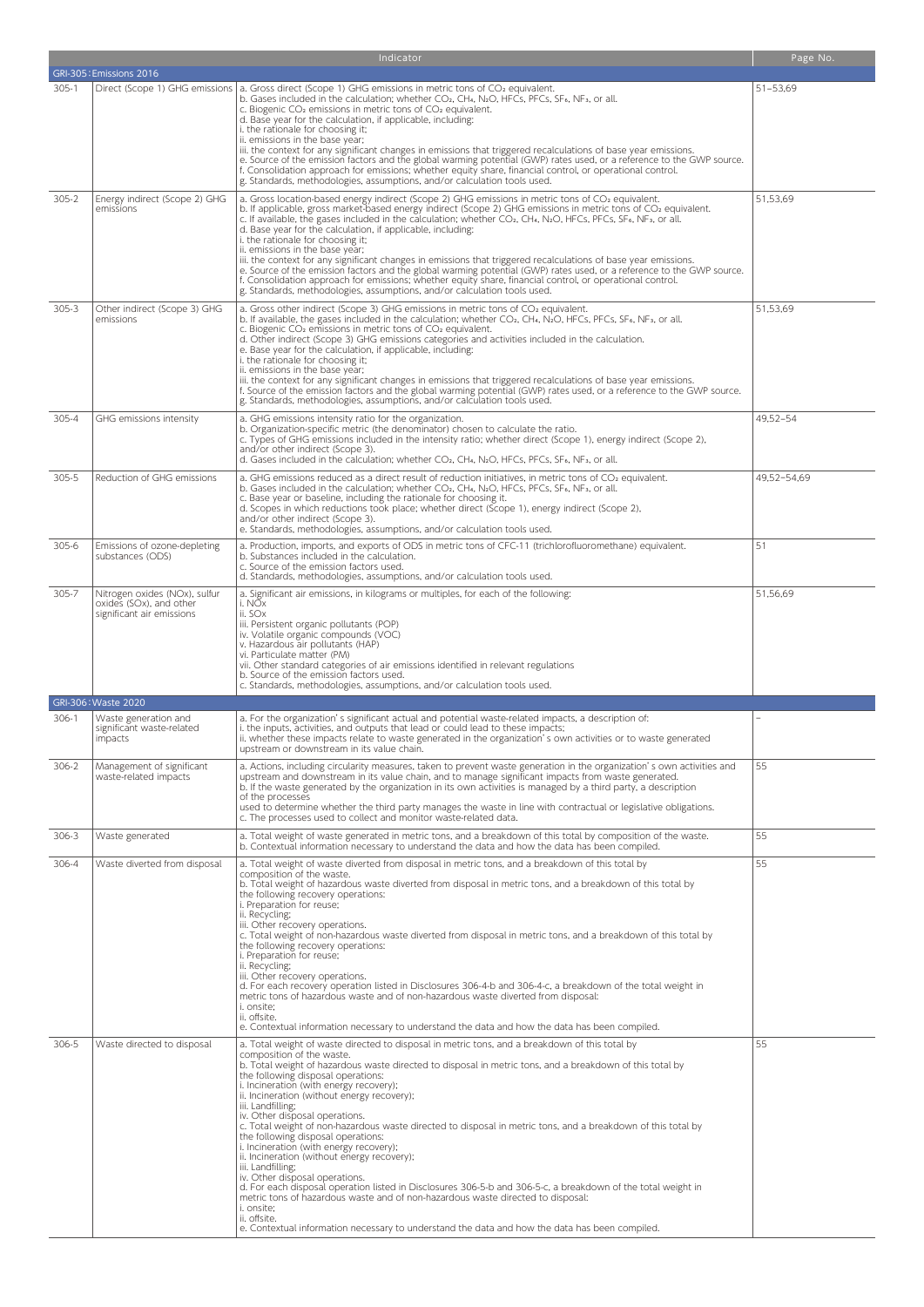|           | Indicator                                                           |                                                                                                                                                                                                                                                                                                                                                                                                                                                                                                                                                                                                                                                                                                                                                        |           |
|-----------|---------------------------------------------------------------------|--------------------------------------------------------------------------------------------------------------------------------------------------------------------------------------------------------------------------------------------------------------------------------------------------------------------------------------------------------------------------------------------------------------------------------------------------------------------------------------------------------------------------------------------------------------------------------------------------------------------------------------------------------------------------------------------------------------------------------------------------------|-----------|
|           | GRI-307: Environmental Compliance 2016                              |                                                                                                                                                                                                                                                                                                                                                                                                                                                                                                                                                                                                                                                                                                                                                        |           |
| $307-1$   | Non-compliance with<br>environmental laws and<br>regulations        | a. Significant fines and non-monetary sanctions for non-compliance with environmental laws<br>and/or regulations in terms of:<br>i. total monetary value of significant fines;<br>ii. total number of non-monetary sanctions;<br>iii. cases brought through dispute resolution mechanisms.<br>b. If the organization has not identified any non-compliance with environmental laws<br>and/or regulations, a brief statement of this fact is sufficient.                                                                                                                                                                                                                                                                                                | $50 - 51$ |
|           | GRI-308: Supplier Environmental Assessment 2016                     |                                                                                                                                                                                                                                                                                                                                                                                                                                                                                                                                                                                                                                                                                                                                                        |           |
| 308-1     | New suppliers that were<br>screened using environmental<br>criteria | a. Percentage of new suppliers that were screened using environmental criteria.                                                                                                                                                                                                                                                                                                                                                                                                                                                                                                                                                                                                                                                                        | $31 - 34$ |
| $308 - 2$ | taken                                                               | Negative environmental impacts   a. Number of suppliers assessed for environmental impacts.<br>in the supply chain and actions $\vert$ b. Number of suppliers identified as having significant actual and potential negative environmental impacts.<br>c. Significant actual and potential negative environmental impacts identified in the supply chain.<br>d. Percentage of suppliers identified as having significant actual and potential negative environmental impacts with<br>which improvements were agreed upon as a result of assessment.<br>e. Percentage of suppliers identified as having significant actual and potential negative environmental impacts with<br>which relationships were terminated as a result of assessment, and why. | $31 - 34$ |

## GRI 400:Social topics

|           |                                                                                                                        | Indicator                                                                                                                                                                                                                                                                                                                                                                                                                                                                                                                                                                                                                                                                                                                                                                                                                                                                                                                                                                                                                                                                                                                                                                                                                                                                      | Page No.  |
|-----------|------------------------------------------------------------------------------------------------------------------------|--------------------------------------------------------------------------------------------------------------------------------------------------------------------------------------------------------------------------------------------------------------------------------------------------------------------------------------------------------------------------------------------------------------------------------------------------------------------------------------------------------------------------------------------------------------------------------------------------------------------------------------------------------------------------------------------------------------------------------------------------------------------------------------------------------------------------------------------------------------------------------------------------------------------------------------------------------------------------------------------------------------------------------------------------------------------------------------------------------------------------------------------------------------------------------------------------------------------------------------------------------------------------------|-----------|
|           | GRI-401: Employment 2016                                                                                               |                                                                                                                                                                                                                                                                                                                                                                                                                                                                                                                                                                                                                                                                                                                                                                                                                                                                                                                                                                                                                                                                                                                                                                                                                                                                                |           |
| $401 - 1$ | New employee hires and<br>employee turnover                                                                            | a. Total number and rate of new employee hires during the reporting period, by age group, gender and region.<br>b. Total number and rate of employee turnover during the reporting period, by age group, gender and region.                                                                                                                                                                                                                                                                                                                                                                                                                                                                                                                                                                                                                                                                                                                                                                                                                                                                                                                                                                                                                                                    | $37 - 38$ |
| $401 - 2$ | Benefits provided to full-time<br>employees that are not<br>provided to temporary or<br>part-time employees            | a. Benefits which are standard for full-time employees of the organization but are not provided to temporary or<br>part-time employees, by significant locations of operation. These include, as a minimum:<br>i. life insurance;<br>ii. health care;<br>iii. disability and invalidity coverage;<br>iv. parental leave;<br>v. retirement provision;<br>vi. stock ownership;<br>vii. others.<br>b. The definition used for 'significant locations of operation'.                                                                                                                                                                                                                                                                                                                                                                                                                                                                                                                                                                                                                                                                                                                                                                                                               |           |
| $401 - 3$ | Parental leave                                                                                                         | a. Total number of employees that were entitled to parental leave, by gender.<br>b. Total number of employees that took parental leave, by gender.<br>c. Total number of employees that returned to work in the reporting period after parental leave ended, by gender.<br>d. Total number of employees that returned to work after parental leave ended that were<br>still employed 12 months after their return to work, by gender.<br>e. Return to work and retention rates of employees that took parental leave, by gender.                                                                                                                                                                                                                                                                                                                                                                                                                                                                                                                                                                                                                                                                                                                                               | 67        |
|           | GRI-402: Labor/Management Relations                                                                                    |                                                                                                                                                                                                                                                                                                                                                                                                                                                                                                                                                                                                                                                                                                                                                                                                                                                                                                                                                                                                                                                                                                                                                                                                                                                                                |           |
| 402-1     | Minimum notice periods<br>regarding operational changes                                                                | a. Minimum number of weeks' notice typically provided to employees and their representatives prior to<br>the implementation of significant operational changes that could substantially affect them.<br>b. For organizations with collective bargaining agreements, report whether the notice period and provisions for<br>consultation and negotiation are specified in collective agreements.                                                                                                                                                                                                                                                                                                                                                                                                                                                                                                                                                                                                                                                                                                                                                                                                                                                                                |           |
|           | GRI-403: Occupational Health and Safety 2018                                                                           |                                                                                                                                                                                                                                                                                                                                                                                                                                                                                                                                                                                                                                                                                                                                                                                                                                                                                                                                                                                                                                                                                                                                                                                                                                                                                |           |
| 403-1     | Occupational health and<br>safety management system                                                                    | a. A statement of whether an occupational health and safety management system has been implemented,<br>including whether:<br>i. the system has been implemented because of legal requirements and, if so, a list of the requirements;<br>ii. the system has been implemented based on recognized risk management and/or management system standards/<br>guidelines and, if so, a list of the standards/guidelines.<br>b. A description of the scope of workers, activities, and workplaces covered by the occupational health and safety<br>management system, and an explanation of whether and, if so, why any workers, activities, or<br>workplaces are not covered.                                                                                                                                                                                                                                                                                                                                                                                                                                                                                                                                                                                                        |           |
| $403 - 2$ | Hazard identification.<br>risk assessment, and<br>incident investigation                                               | a. A description of the processes used to identify work-related hazards and assess risks on a routine and non-routine<br>basis, and to apply the hierarchy of controls in order to eliminate hazards and minimize risks, including:<br>i. how the organization ensures the quality of these processes, including the competency of persons who carry them out;<br>ii. how the results of these processes are used to evaluate and continually improve the occupational health and<br>safety management system.<br>b. A description of the processes for workers to report work-related hazards and hazardous situations, and<br>an explanation of how workers are protected against reprisals.<br>c. A description of the policies and processes for workers to remove themselves from work situations that<br>they believe could cause injury or ill health, and an explanation of how workers are protected against reprisals.<br>d. A description of the processes used to investigate work-related incidents, including the processes to identify hazards<br>and assess risks relating to the incidents, to determine corrective actions using the hierarchy of controls, and<br>to determine improvements needed in the occupational health and safety management system. | 46        |
| 403-3     | Occupational health services                                                                                           | a. A description of the occupational health services' functions that contribute to the identification and elimination of<br>hazards and minimization of risks, and an explanation of how the organization ensures the quality of these services<br>and facilitates workers' access to them.                                                                                                                                                                                                                                                                                                                                                                                                                                                                                                                                                                                                                                                                                                                                                                                                                                                                                                                                                                                    | $46 - 47$ |
| 403-4     | Worker participation,<br>consultation, and<br>communication on<br>occupational health and safety                       | a. A description of the processes for worker participation and consultation in the development, implementation, and<br>evaluation of the occupational health and safety management system, and for providing access to and communicating<br>relevant information on occupational health and safety to workers.<br>b. Where formal joint management-worker health and safety committees exist, a description of their responsibilities,<br>meeting frequency, decision-making authority, and whether and, if so, why any workers are not represented by<br>these committees.                                                                                                                                                                                                                                                                                                                                                                                                                                                                                                                                                                                                                                                                                                    | $46 - 47$ |
| 403-5     | Worker training on<br>occupational health and safety                                                                   | a. A description of any occupational health and safety training provided to workers, including generic training<br>as well as training on specific work-related hazards, hazardous activities, or hazardous situations.                                                                                                                                                                                                                                                                                                                                                                                                                                                                                                                                                                                                                                                                                                                                                                                                                                                                                                                                                                                                                                                        | $46 - 47$ |
| 403-6     | Promotion of worker health                                                                                             | a. An explanation of how the organization facilitates workers' access to non-occupational medical and<br>healthcare services, and the scope of access provided.<br>b. A description of any voluntary health promotion services and programs offered to workers to address major<br>non-work-related health risks, including the specific health risks addressed, and how the organization facilitates workers'<br>access to these services and programs.                                                                                                                                                                                                                                                                                                                                                                                                                                                                                                                                                                                                                                                                                                                                                                                                                       | $41 - 42$ |
| 403-7     | Prevention and mitigation of<br>occupational health and safety<br>impacts directly linked by<br>business relationships | a. A description of the organization's approach to preventing or mitigating significant negative occupational health<br>and safety impacts that are directly linked to its operations, products or services by its business relationships,<br>and the related hazards and risks.                                                                                                                                                                                                                                                                                                                                                                                                                                                                                                                                                                                                                                                                                                                                                                                                                                                                                                                                                                                               | ÷,        |
| 403-8     | Workers covered by an<br>occupational health and<br>safety management system                                           | a. If the organization has implemented an occupational health and safety management system based on legal<br>requirements and/or recognized standards/guidelines:<br>i. the number and percentage of all employees and workers who are not employees but whose work and/or<br>workplace is controlled by the organization, who are covered by such a system;<br>ii, the number and percentage of all employees and workers who are not employees but whose work and/or<br>workplace is controlled by the organization, who are covered by such a system that has been internally audited;<br>iii. the number and percentage of all employees and workers who are not employees but whose work and/or<br>workplace is controlled by the organization, who are covered by such a system that has been audited or certified by<br>an external party.<br>b. Whether and, if so, why any workers have been excluded from this disclosure, including the types of worker excluded.<br>c. Any contextual information necessary to understand how the data have been compiled, such as any standards,<br>methodologies, and assumptions used.                                                                                                                                          | ÷,        |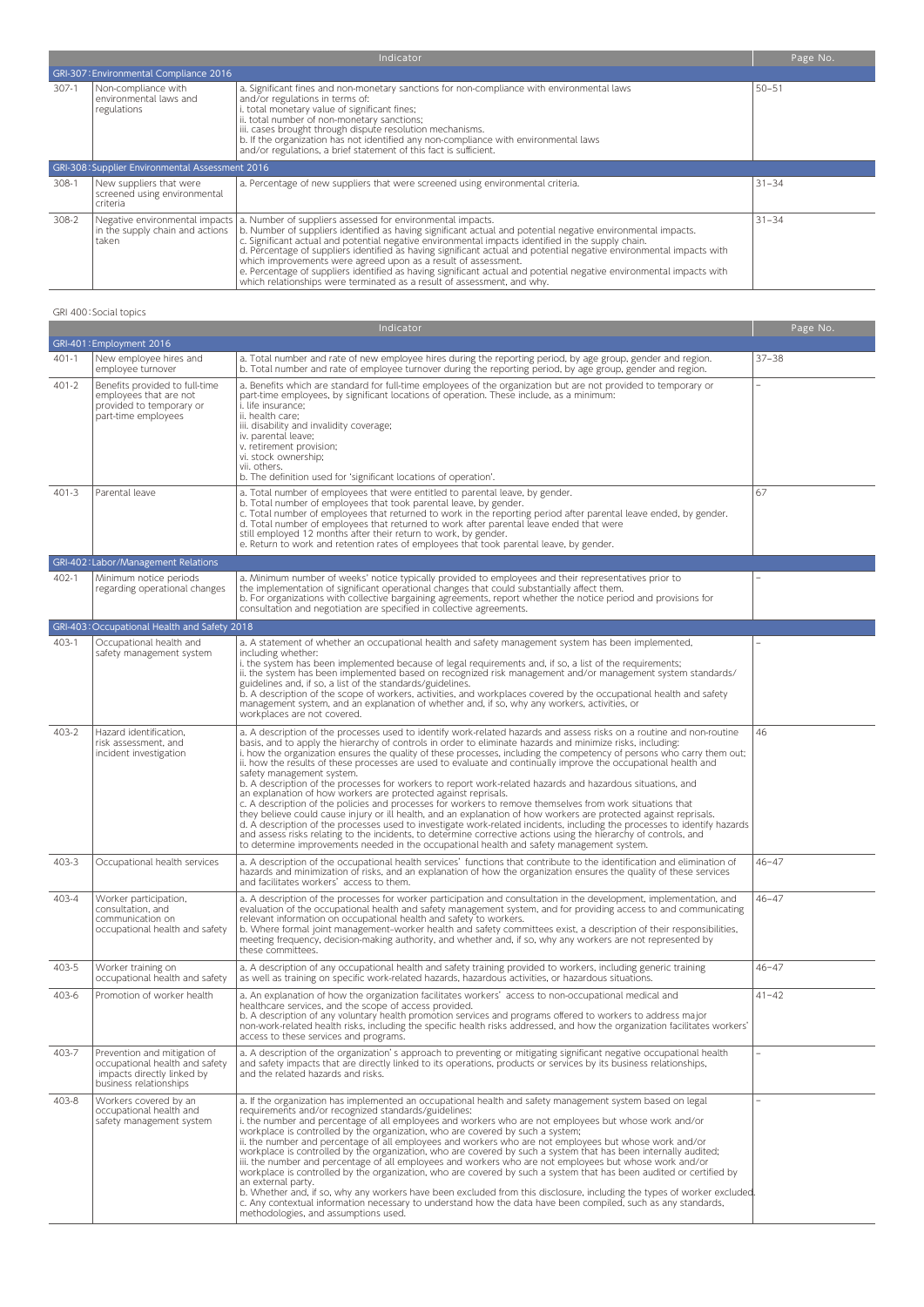|           |                                                                                                                         | Indicator                                                                                                                                                                                                                                                                                                                                                                                                                                                                                                                                                                                                                                                                                                                                                                                                                                                                                                                                                                                                                                                                                                                                                                                                                                                                                                                                                                                                                                                                                                                                                                                                                                                                         | Page No.                 |
|-----------|-------------------------------------------------------------------------------------------------------------------------|-----------------------------------------------------------------------------------------------------------------------------------------------------------------------------------------------------------------------------------------------------------------------------------------------------------------------------------------------------------------------------------------------------------------------------------------------------------------------------------------------------------------------------------------------------------------------------------------------------------------------------------------------------------------------------------------------------------------------------------------------------------------------------------------------------------------------------------------------------------------------------------------------------------------------------------------------------------------------------------------------------------------------------------------------------------------------------------------------------------------------------------------------------------------------------------------------------------------------------------------------------------------------------------------------------------------------------------------------------------------------------------------------------------------------------------------------------------------------------------------------------------------------------------------------------------------------------------------------------------------------------------------------------------------------------------|--------------------------|
| 403-9     | Work-related injuries                                                                                                   | a. For all employees:<br>i. The number and rate of fatalities as a result of work-related injury;<br>ii. The number and rate of high-consequence work-related injuries (excluding fatalities);<br>iii. The number and rate of recordable work-related injuries;<br>iv. The main types of work-related injury;<br>v. The number of hours worked.<br>b. For all workers who are not employees but whose work and/or workplace is controlled by the organization:<br>i. The number and rate of fatalities as a result of work-related injury;<br>ii. The number and rate of high-consequence work-related injuries (excluding fatalities);<br>iii. The number and rate of recordable work-related injuries;<br>iv. The main types of work-related injury;<br>v. The number of hours worked.<br>c. The work-related hazards that pose a risk of high-consequence injury, including:<br>i. how these hazards have been determined;<br>ii. which of these hazards have caused or contributed to high-consequence injuries during the reporting period;<br>iii. actions taken or underway to eliminate these hazards and minimize risks using the hierarchy of controls.<br>d. Any actions taken or underway to eliminate other work-related hazards and minimize risks using the hierarchy<br>of controls.<br>e. Whether the rates have been calculated based on 200,000 or 1,000,000 hours worked.<br>f. Whether and, if so, why any workers have been excluded from this disclosure, including the types of worker excluded.<br>g. Any contextual information necessary to understand how the data have been compiled, such as any standards,<br>methodologies, and assumptions used. | 47                       |
| 403-10    | Work-related ill health                                                                                                 | a. For all employees:<br>i. The number of fatalities as a result of work-related ill health;<br>ii. The number of cases of recordable work-related ill health;<br>iii. The main types of work-related ill health.<br>b. For all workers who are not employees but whose work and/or workplace is controlled by the organization:<br>i. The number of fatalities as a result of work-related ill health;<br>ii. The number of cases of recordable work-related ill health;<br>iii. The main types of work-related ill health.<br>c. The work-related hazards that pose a risk of ill health, including:<br>i. how these hazards have been determined;<br>ii. which of these hazards have caused or contributed to cases of ill health during the reporting period;<br>iii. actions taken or underway to eliminate these hazards and minimize risks using the hierarchy of controls.<br>d. Whether and, if so, why any workers have been excluded from this disclosure, including the types of worker excluded.<br>e. Any contextual information necessary to understand how the data have been compiled, such as any standards,<br>methodologies, and assumptions used.                                                                                                                                                                                                                                                                                                                                                                                                                                                                                                            |                          |
|           | GRI-404: Training and Education 2016                                                                                    |                                                                                                                                                                                                                                                                                                                                                                                                                                                                                                                                                                                                                                                                                                                                                                                                                                                                                                                                                                                                                                                                                                                                                                                                                                                                                                                                                                                                                                                                                                                                                                                                                                                                                   |                          |
| 404-1     | Average hours of training per<br>year per employee                                                                      | a. Average hours of training that the organization's employees have undertaken during the reporting period, by:<br>i. gender;<br>ii. employee category.                                                                                                                                                                                                                                                                                                                                                                                                                                                                                                                                                                                                                                                                                                                                                                                                                                                                                                                                                                                                                                                                                                                                                                                                                                                                                                                                                                                                                                                                                                                           | $43 - 45$                |
| 404-2     | Programs for upgrading<br>employee skills and transition<br>assistance programs                                         | a. Type and scope of programs implemented and assistance provided to upgrade employee skills.<br>b. Transition assistance programs provided to facilitate continued employability and the management of<br>career endings resulting from retirement or termination of employment.                                                                                                                                                                                                                                                                                                                                                                                                                                                                                                                                                                                                                                                                                                                                                                                                                                                                                                                                                                                                                                                                                                                                                                                                                                                                                                                                                                                                 | 43-45                    |
| 404-3     | Percentage of employees<br>receiving regular performance<br>and career development reviews                              | a. Percentage of total employees by gender and by employee category who received a regular performance and<br>career development review during the reporting period.                                                                                                                                                                                                                                                                                                                                                                                                                                                                                                                                                                                                                                                                                                                                                                                                                                                                                                                                                                                                                                                                                                                                                                                                                                                                                                                                                                                                                                                                                                              | $\overline{\phantom{0}}$ |
|           | GRI-405: Diversity and Equal Opportunity 2016                                                                           |                                                                                                                                                                                                                                                                                                                                                                                                                                                                                                                                                                                                                                                                                                                                                                                                                                                                                                                                                                                                                                                                                                                                                                                                                                                                                                                                                                                                                                                                                                                                                                                                                                                                                   |                          |
| 405-1     | Diversity of governance bodies<br>and employees                                                                         | a. Percentage of individuals within the organization's governance bodies in each of the following diversity categories:<br>i. Gender;<br>ii. Age group: under 30 years old, 30-50 years old, over 50 years old;<br>iii. Other indicators of diversity where relevant (such as minority or vulnerable groups).<br>b. Percentage of employees per employee category in each of the following diversity categories:<br>i. Gender;<br>ii. Age group: under 30 years old, 30-50 years old, over 50 years old;<br>iii. Other indicators of diversity where relevant (such as minority or vulnerable groups).                                                                                                                                                                                                                                                                                                                                                                                                                                                                                                                                                                                                                                                                                                                                                                                                                                                                                                                                                                                                                                                                            | 37-39,60,66-67           |
| 405-2     | Ratio of basic salary and<br>remuneration of women to men                                                               | a. Ratio of the basic salary and remuneration of women to men for each employee category,<br>by significant locations of operation.<br>b. The definition used for 'significant locations of operation'.                                                                                                                                                                                                                                                                                                                                                                                                                                                                                                                                                                                                                                                                                                                                                                                                                                                                                                                                                                                                                                                                                                                                                                                                                                                                                                                                                                                                                                                                           | ÷                        |
|           | GRI-406: Non-discrimination 2016                                                                                        |                                                                                                                                                                                                                                                                                                                                                                                                                                                                                                                                                                                                                                                                                                                                                                                                                                                                                                                                                                                                                                                                                                                                                                                                                                                                                                                                                                                                                                                                                                                                                                                                                                                                                   |                          |
| 406-1     | Incidents of discrimination and<br>corrective actions taken                                                             | a. Total number of incidents of discrimination during the reporting period.<br>b. Status of the incidents and actions taken with reference to the following:<br>i. Incident reviewed by the organization;<br>ii. Remediation plans being implemented;<br>iii. Remediation plans that have been implemented, with results reviewed through routine internal management<br>review processes;<br>iv. Incident no longer subject to action.                                                                                                                                                                                                                                                                                                                                                                                                                                                                                                                                                                                                                                                                                                                                                                                                                                                                                                                                                                                                                                                                                                                                                                                                                                           |                          |
|           | GRI-407: Freedom of Association and Collective Bargaining 2016                                                          |                                                                                                                                                                                                                                                                                                                                                                                                                                                                                                                                                                                                                                                                                                                                                                                                                                                                                                                                                                                                                                                                                                                                                                                                                                                                                                                                                                                                                                                                                                                                                                                                                                                                                   |                          |
| $407 - 1$ | Operations and suppliers in<br>which the right to freedom of<br>association and collective<br>bargaining may be at risk | a. Operations and suppliers in which workers' rights to exercise freedom of association or collective bargaining<br>may be violated or at significant risk either in terms of:<br>i. type of operation (such as manufacturing plant) and supplier;<br>ii. countries or geographic areas with operations and suppliers considered at risk.<br>b. Measures taken by the organization in the reporting period intended to support rights<br>to exercise freedom of association and collective bargaining.                                                                                                                                                                                                                                                                                                                                                                                                                                                                                                                                                                                                                                                                                                                                                                                                                                                                                                                                                                                                                                                                                                                                                                            |                          |
|           | GRI-408: Child Labor 2016                                                                                               |                                                                                                                                                                                                                                                                                                                                                                                                                                                                                                                                                                                                                                                                                                                                                                                                                                                                                                                                                                                                                                                                                                                                                                                                                                                                                                                                                                                                                                                                                                                                                                                                                                                                                   |                          |
| 408-1     | Operations and suppliers at<br>significant risk for incidents of<br>child labor                                         | a. Operations and suppliers considered to have significant risk for incidents of:<br>i. child labor;<br>ii. young workers exposed to hazardous work.<br>b. Operations and suppliers considered to have significant risk for incidents of child labor either in terms of:<br>i. type of operation (such as manufacturing plant) and supplier;<br>ii. countries or geographic areas with operations and suppliers considered at risk.<br>c. Measures taken by the organization in the reporting period intended to contribute to<br>the effective abolition of child labor.                                                                                                                                                                                                                                                                                                                                                                                                                                                                                                                                                                                                                                                                                                                                                                                                                                                                                                                                                                                                                                                                                                         |                          |
|           | GRI-409: Forced or Compulsory Labor 2016                                                                                |                                                                                                                                                                                                                                                                                                                                                                                                                                                                                                                                                                                                                                                                                                                                                                                                                                                                                                                                                                                                                                                                                                                                                                                                                                                                                                                                                                                                                                                                                                                                                                                                                                                                                   |                          |
| 409-1     | Operations and suppliers at<br>significant risk for incidents of<br>forced or compulsory labor                          | a. Operations and suppliers considered to have significant risk for incidents of forced or<br>compulsory labor either in terms of:<br>i. type of operation (such as manufacturing plant) and supplier;<br>ii. countries or geographic areas with operations and suppliers considered at risk.<br>b. Measures taken by the organization in the reporting period intended to contribute to the elimination of<br>all forms of forced or compulsory labor.                                                                                                                                                                                                                                                                                                                                                                                                                                                                                                                                                                                                                                                                                                                                                                                                                                                                                                                                                                                                                                                                                                                                                                                                                           |                          |
|           | GRI-410: Security Practices 2016                                                                                        |                                                                                                                                                                                                                                                                                                                                                                                                                                                                                                                                                                                                                                                                                                                                                                                                                                                                                                                                                                                                                                                                                                                                                                                                                                                                                                                                                                                                                                                                                                                                                                                                                                                                                   |                          |
| 410-1     | Security personnel trained in<br>human rights policies or<br>procedures                                                 | a. Percentage of security personnel who have received formal training in the organization's human rights policies or<br>specific procedures and their application to security.<br>b. Whether training requirements also apply to third-party organizations providing security personnel.                                                                                                                                                                                                                                                                                                                                                                                                                                                                                                                                                                                                                                                                                                                                                                                                                                                                                                                                                                                                                                                                                                                                                                                                                                                                                                                                                                                          |                          |
|           |                                                                                                                         |                                                                                                                                                                                                                                                                                                                                                                                                                                                                                                                                                                                                                                                                                                                                                                                                                                                                                                                                                                                                                                                                                                                                                                                                                                                                                                                                                                                                                                                                                                                                                                                                                                                                                   |                          |